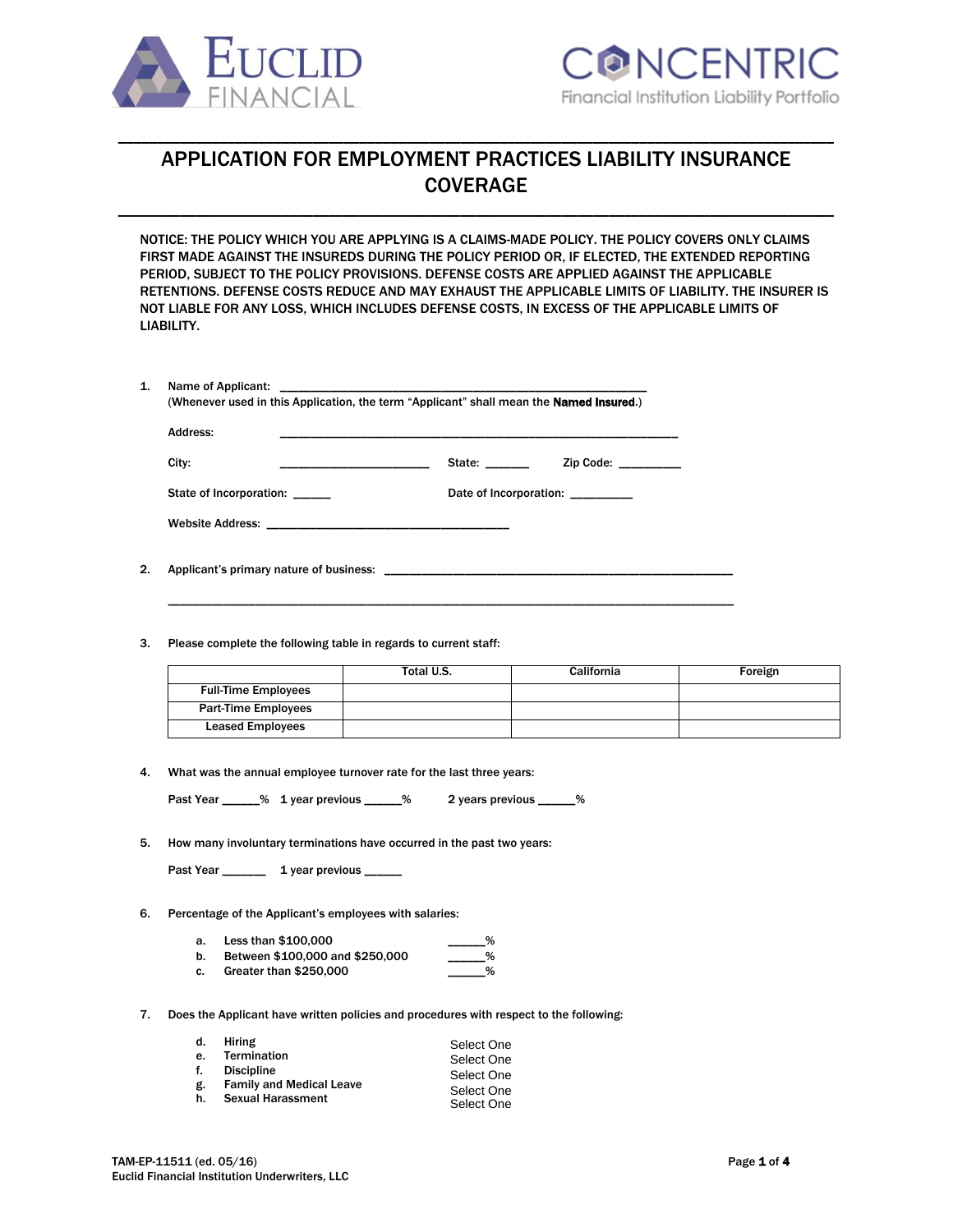



| 8.  | Does the Applicant have a Human Resources or Personnel Department?<br>If "No," who manages the HR function? Please provide complete details by attachment. | Select One |  |  |
|-----|------------------------------------------------------------------------------------------------------------------------------------------------------------|------------|--|--|
| 9.  | Does the Applicant have an employee handbook? If "Yes", is the handbook distributed to all employees, informing employees                                  |            |  |  |
|     | of their employment rights?                                                                                                                                | Select One |  |  |
|     | 10. Is there a formalized process in place for reporting complaints/harassment?                                                                            | Select One |  |  |
| 11. | Are employment issues relating to terminations, discrimination and sexual harassment reviewed by outside counsel, in                                       |            |  |  |
|     | addition to its human resources department?                                                                                                                | Select One |  |  |
|     | 12. Here the Annlicent in the nect 12 months had ar does it contemplate in the next twelve months having any lavoffs or branch                             |            |  |  |

- 12. Has the Applicant in the past 12 months had, or does it contemplate in the next twelve months having, any layoffs or branch, plant, facility or office closings? If "Yes", please provide details by attachment. Select One
- 13. Please provide the following information on insurance currently maintained by the Applicant:

| Coverage                   | Insurer | Limit | Retention | Premium | <b>Policy Period</b> |
|----------------------------|---------|-------|-----------|---------|----------------------|
| Employment                 |         |       |           |         |                      |
| <b>Practices Liability</b> |         |       |           |         |                      |

### LOSS/CLAIMS HISTORY

14. Have any claims such as would fall within the scope of the proposed insurance been made against any person(s) or entity(ies) proposed for this insurance? Select One

If "Yes", please attach complete details.

#### PRIOR KNOWLEDGE

15. Does the Applicant or any individual or entity proposed for coverage have any knowledge of or information about any actual or alleged act, error, omission, fact or circumstance which may give rise to a claim that may fall within the scope of the proposed insurance? Select One

If "Yes", please attach complete details.

WITHOUT PREJUDICE TO ANY OTHER RIGHTS OR REMEDIES OF THE INSURER, IT IS UNDERSTOOD AND AGREED THAT IF SUCH KNOWLEDGE OR INFORMATION EXISTS, ANY CLAIM ARISING THEREFROM IS EXCLUDED FROM THIS PROPOSED INSURANCE.

### ADDITIONAL INFORMATION

As part of this Application, please submit the following documents with respect to the Applicant:

- a) Audited financial statements with any notes and schedules.
- b) Copy of the Applicant's latest EEO1 report (required if the Applicant has more than 100 employees).

c) Summary and status of any litigation filed within the last three years against any person(s) or entity(ies) proposed for this insurance (including any litigation that has been resolved).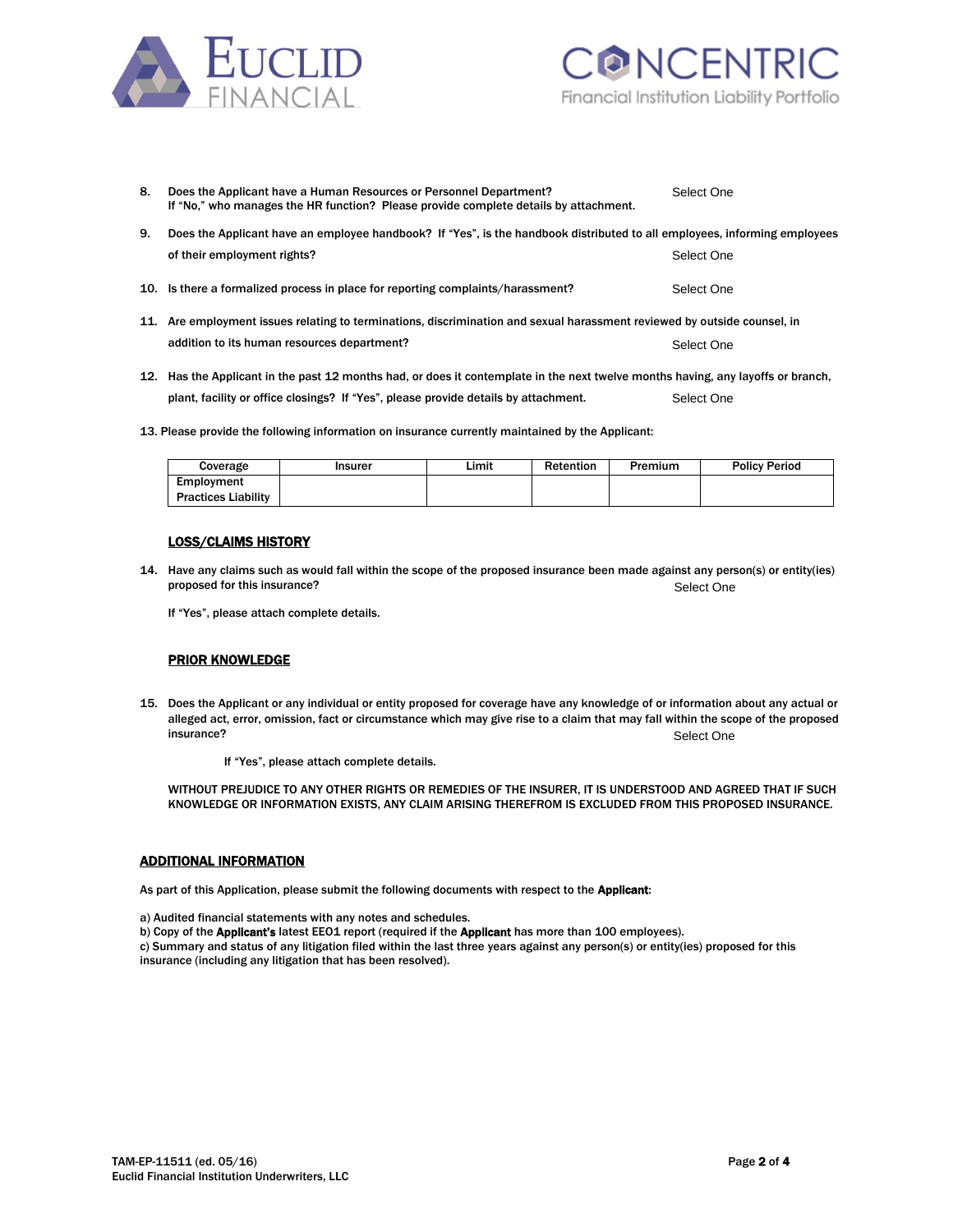



NOTICE:

ANY PERSON WHO KNOWINGLY AND WITH INTENT TO DEFRAUD ANY INSURANCE COMPANY OR ANOTHER PERSON, FILES AN APPLICATION FOR INSURANCE CONTAINING ANY MATERIALLY FALSE INFORMATION OR CONCEALS FOR THE PURPOSE OF MISLEADING, INFORMATION CONCERNING ANY FACT MATERIAL THERETO, MAY BE GUILTY OF COMMITTING A FRAUDULENT INSURANCE ACT, WHICH IS A CRIME AND SUBJECTS THE PERSON TO CRIMINAL AND CIVIL PENALTIES.

## APPLICANT FRAUD WARNINGS

ALABAMA, ARKANSAS, LOUISIANA, MARYLAND, NEW JERSEY, NEW MEXICO and VIRGINIA: Any person who knowingly presents a false or fraudulent claim for payment of a loss or benefit or knowingly presents false information in an Application for insurance is guilty of a crime. In Alabama, Arkansas, Louisiana and Maryland, that person may be subject to fines, imprisonment or both. In New Mexico, that person may be subject to civil fines and criminal penalties. In Virginia, penalties may include imprisonment, fines and denial of insurance benefits.

COLORADO: It is unlawful to knowingly provide false, incomplete or misleading facts or information to an insurance company for the purpose of defrauding or attempting to defraud the company. Penalties may include imprisonment, fines, denial of insurance and civil damages. Any insurance company or agent of an insurance company who knowingly provides false, incomplete, or misleading facts or information to a policyholder or claimant for the purpose of defrauding or attempting to defraud the policyholder or claimant with regard to a settlement or award payable from insurance proceeds shall be reported to the Colorado Division of Insurance within the Department of Regulatory Agencies.

DISTRICT OF COLUMBIA, KENTUCKY and PENNSYLVANIA: Any person who knowingly and with intent to defraud any insurance company or other person files an Application for insurance or statement of claim containing materially false information or conceals for the purpose of misleading, information concerning any fact material thereto, commits a fraudulent insurance act, which is a crime. In District of Columbia, penalties include imprisonment and/or fines. In addition, the Insurer may deny insurance benefits if the Applicant provides false information materially related to a claim. In Pennsylvania, the person may also be subject to criminal and civil penalties.

FLORIDA and OKLAHOMA: Any person who knowingly and with intent to injure, defraud or deceive the Insurer, files a statement of claim or an Application containing any false, incomplete or misleading information is guilty of a felony. In Florida it is a felony to the third degree.

KANSAS: An act committed by any person who, knowingly and with intent to defraud, presents, causes to be presented or prepares with knowledge or belief that it will be presented to or by an Insurer, purported Insurer, broker or any agent thereof, any written statement as part of, or in support of, an application for the issuance of, or the rating of an insurance policy for personal or commercial insurance, or a claim for payment or other benefit pursuant to an insurance policy for personal or commercial insurance which such person knows to contain materially false information concerning any fact material thereto; or conceals, for the purpose of misleading, information concerning any fact material thereto is considered a crime.

MAINE: It is a crime to knowingly provide false, incomplete or misleading information to an insurance company for the purpose of defrauding the company. Penalties may include imprisonment, fines or denial of insurance benefits.

OHIO: Any person who, with intent to defraud or knowing that he is facilitating a fraud against the Insurer, submits an Application or files a claim containing a false or deceptive statement is guilty of insurance fraud.

OREGON: Any person who knowingly presents a false or fraudulent claim for payment of a loss or benefit or knowingly presents false information in an application for insurance may be guilty of a crime and may be subject to fines and confinement in prison.

TENNESSEE and WASHINGTON: It is a crime to knowingly provide false, incomplete or misleading information to an insurance company for the purpose of defrauding the company. Penalties may include imprisonment, fines and/or denial of insurance benefits.

THE SIGNATORY, AS AUTHORIZED AGENT OF ALL INDIVIDUALS AND ENTITIES PROPOSED FOR THIS INSURANCE, REPRESENTS THAT, TO THE BEST OF HIS/HER KNOWLEDGE AND BELIEF, AFTER REASONABLE INQUIRY, THE STATEMENTS IN THIS APPLICATION AND ANY ATTACHMENTS OR INFORMATION SUBMITTED WITH THIS APPLICATION (TOGETHER REFERRED TO AS THE "APPLICATION") ARE TRUE AND COMPLETE.

THE INFORMATION IN THIS APPLICATION IS MATERIAL TO THE RISK ACCEPTED BY THE UNDERWRITER. IF A POLICY IS ISSUED IT WILL BE IN RELIANCE BY THE UNDERWRITER UPON THE APPLICATION, AND THE APPLICATION WILL BE THE BASIS OF THE CONTRACT. THE INFORMATION CONTAINED IN AND SUBMITTED WITH THIS APPLICATION IS ON FILE WITH THE UNDERWRITER